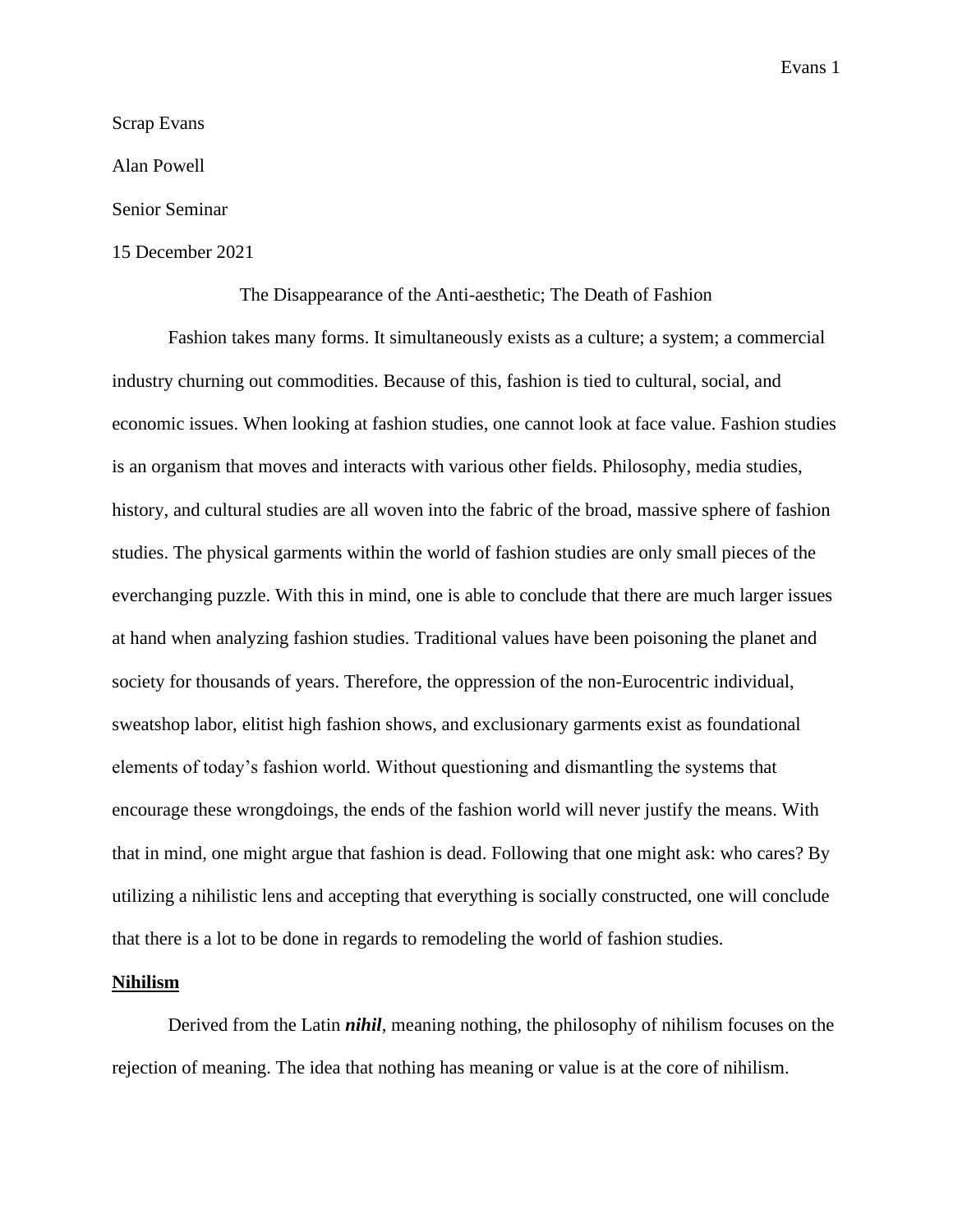Meaning, value, and truth have no merit within nihilistic studies. At the center of nihilism also lives the idea that no objective meaning exists in this world. Even human life is considered meaningless through a nihilistic lens. By rejecting meaning, nihilists are disconnected from the concepts of purpose, morality, and reality (Jacob, "Nihilism"). While nihilists are often considered pessimistic or negative by others, many nihilists would argue that this is not the case and their world view is no more defeatist than anybody else.

While there is evidence of the concept existing long before, the term "nihilism" was first established in Ivan Turgenev's novel *Fathers and Sons* in 1862. Following the publication of this novel there was a massive spike in the utilization of nihilism as a philosophical framework. Many authors echoed Turgenev and began writing about nihilism in a way that was relevant to them. From these writings came the birth of many different classifications of nihilism. Additionally, nihilism came closer to the forefront of the world of philosophy. This caused many philosophers to dedicate their studies primarily to nihilism.

#### **Friedrich Nietzsche**

Friedrich Nietzsche was born in Germany on October 15, 1844. His father was a Lutheran minister and died very early in Nietzsche's life. He grew up surrounded solely by women. He excelled throughout his early school and university career, receiving appraisal from his peers and educators. Nietzsche's education and early publications were in philology but his interest for philosophy was of strong presence. Nietzsche struggled consistently with his physical health, causing him to take several leaves from his career and ultimately cease his professorship in 1879. Following the end of his professorship, Nietzsche began to formulate his personal style of writing. Almost every year succeeding 1879, he published a new work. In these works is the suggested death of God, views upon eternal recurrence, and most notably, his philosophy on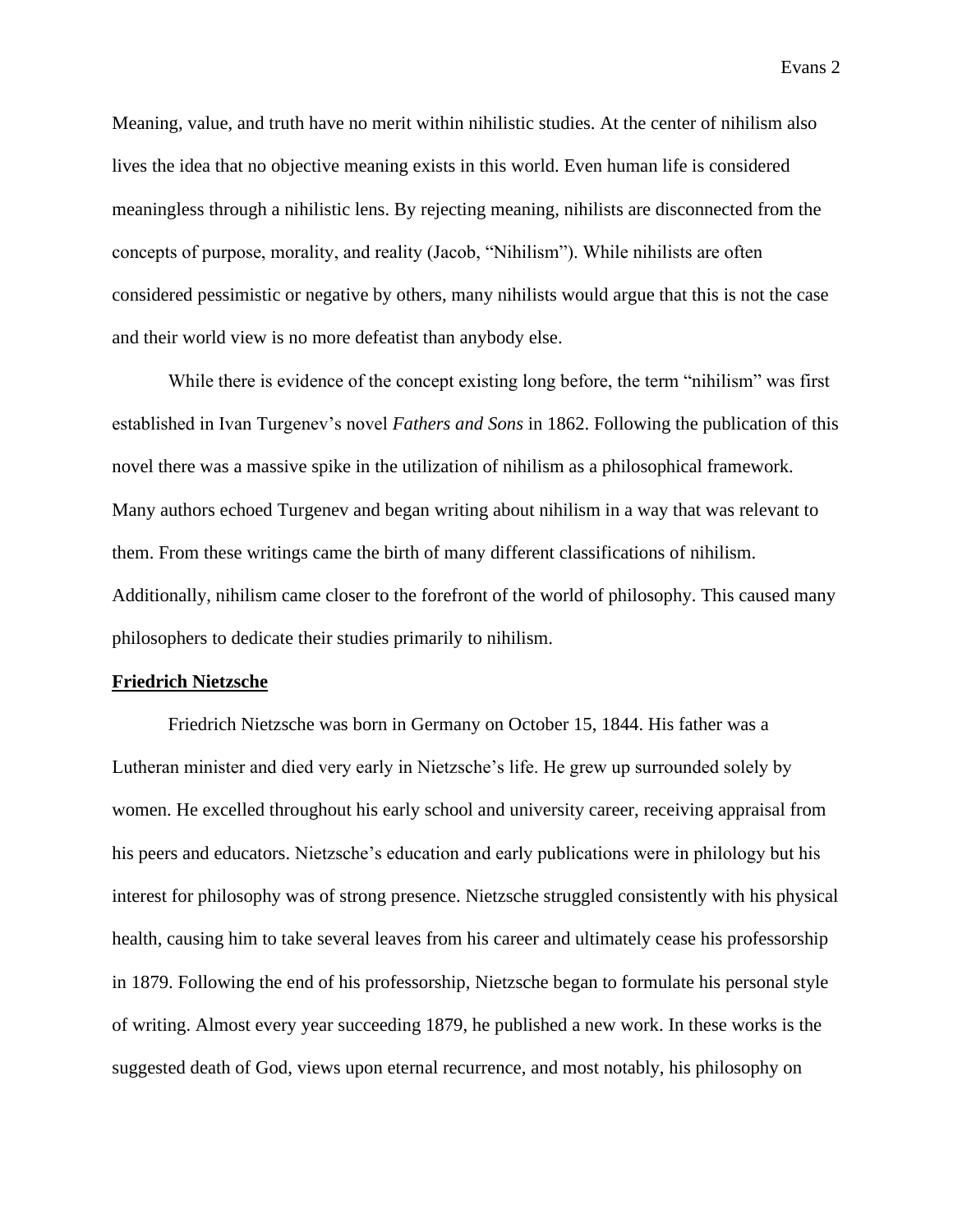Christian morality. He argued that traditional morality had smothered the desire to live and framed intelligence and sexual freedom as depravities. As a solution, Nietzsche suggested that the foundational ideals of the Christian church must be forgotten and taken by the place of the message of the overman, an individual who has broken from the shackles of human condition and transcended to a state of liberation (Barnett, "Friedrich Neitzsche"). While nobody could deny his intellect, Nietzsche's works were not well received during his lifetime. Society was not ready for his personal takes on the philosophy of nihilism and it was not until after his death that his works held weight. Though deceased, Nietzsche and his philosophies existed as the framework for twentieth century existentialists. Without Nietzsche, one would not be able to understand the most significant and bemusing thoughts of the twentieth century such as antifoundationalism, postmodernism, and dadaism.

## **Anti-foundationalism**

Anti-foundationalists will poke holes in foundational concepts and offer alternative formulas in aid of forwarding an intellectual line of questioning. At the core of antifoundationalism is the rejection of absolute interrelationships that exist because of a unified whole. No knowledge is certain and no knowledge has a strong foundation in pure experience or reason. Therefore, knowledge is fleeting, as it is quickly replaced by something believed to have more merit. Additionally, an anti-foundationalist would argue that knowledge and reality only exist as man-made creations. Because people formulate the beliefs and concepts that translate into their actions, the social world exists as a construct created by the people. Moreover, antifoundationalists cannot justify the concept of isolated proposals. Concepts cannot be direct representations of objects because prior theories construct the relationship people have with said objects. Therefore, a one to one ratio between beliefs, ideas, truths and objects is not possible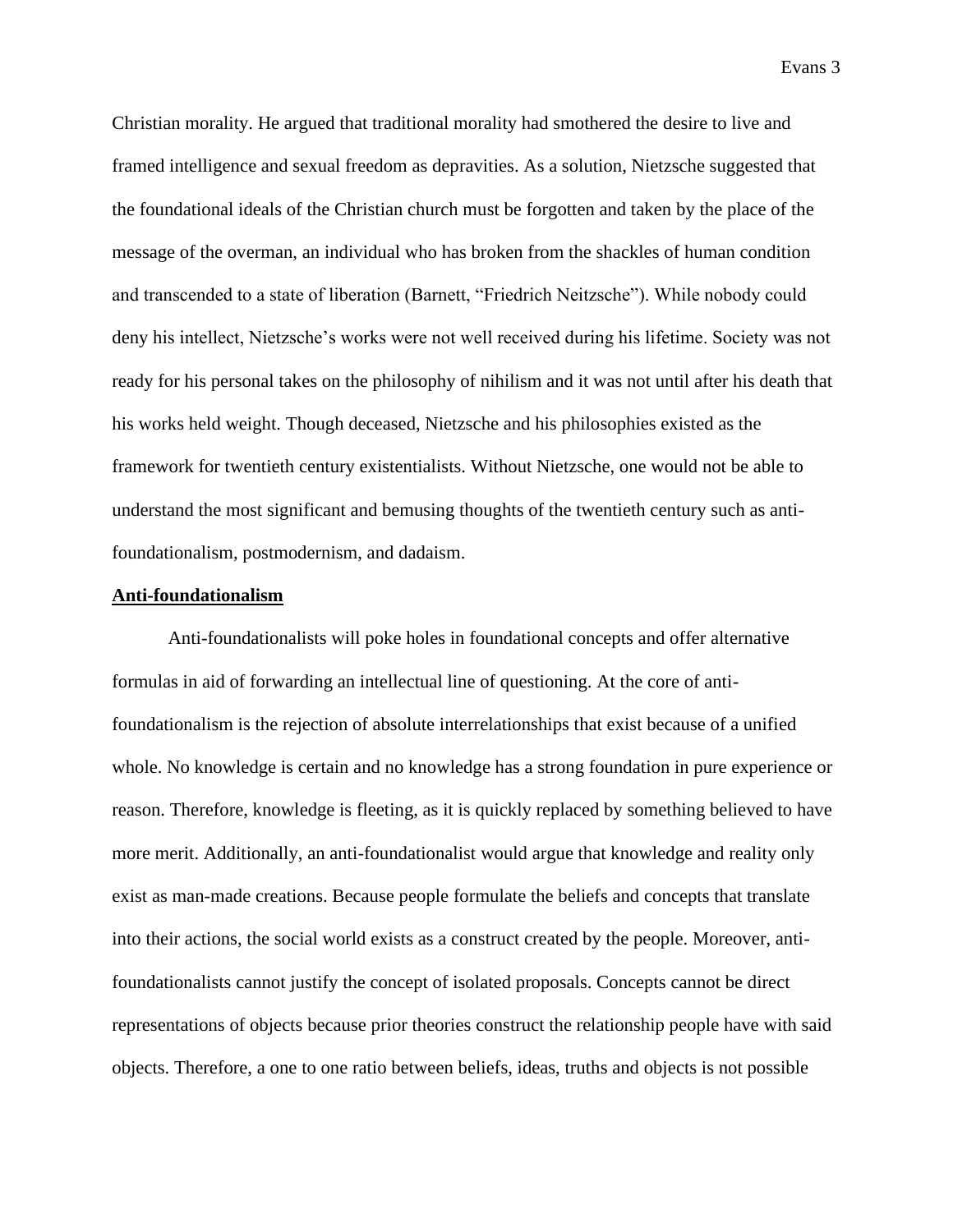(Bevir, "Anti-foundationalism"). Instead, one must conceptualize a holistic web formed between the above mentioned. From this, one is able to conclude that social explanation is not centered around framing people's actions as social facts, but instead as analyses of truths within the context of the above mentioned webs.

## **Postmodernism**

There exists no unitary definition of postmodernism, as that is the antithesis of postmodernism. Instead, postmodernism is marked by what it is not and what it is against. Postmodernism rejects modernism, specifically the time period marked by the Enlightenment in the eighteenth century. During this time, the idea of all-embracing understandings of phenomena existed at the forefront. Modernism was rooted in simplicity and clarity. As a counter, postmodernism aimed to uplift the idea of multiplicity of meaning rather than accepting universal truths, its foundation being skepticism, nihilism, and contradiction. Another trait of postmodernism is the deconstruction of text. Within postmodernism, text refers to everything and text exists in everything. The deconstruction of a text entails turning the logic of said text against itself and exposing its contradictions (Kretchmar, "Postmodernism"). While often viewed as destructive, postmodernists argue that this act is affirmative and brings light to that which has been excluded from the text. Along with the deconstruction of texts is the idea of multiple subjectivities. Because postmodernism brings multiplicity of meaning to a position of prominence, it also disrupts the idea of 'self.' To analyze subjectivity, one must understand desire. Desire is not biological or instinctual but instead relational and embodied through subconscious and language. Subjectivity is birthed by desire and desire is perpetually social. Because of this, the 'self' is ever changing, as it is shaped by the way it is perceived by others. Modernists and others that do not identify with postmodernism often raise the question: if there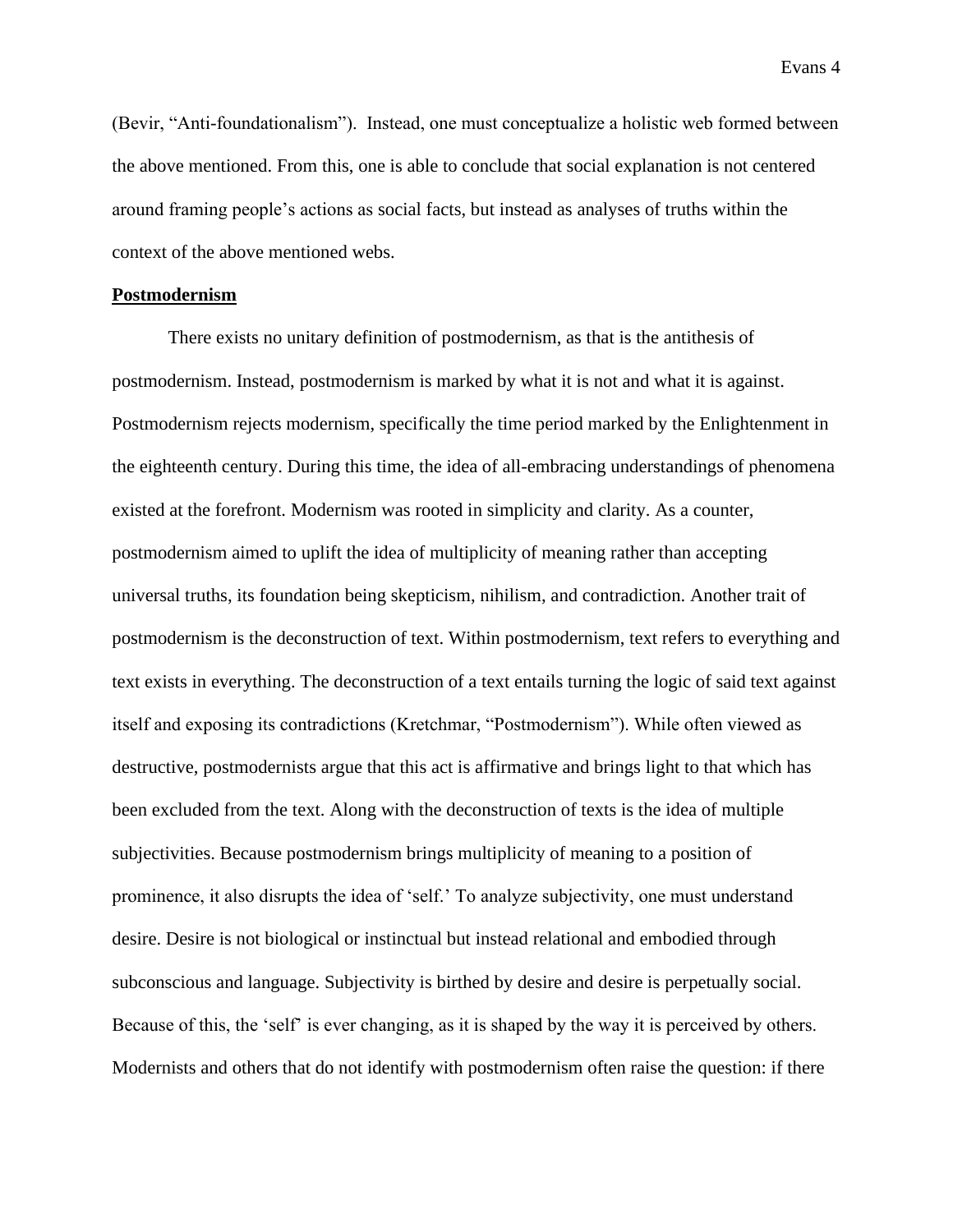is no truth, how do these core concepts hold merit? An important rebuttal to this is that it does not matter, as these nuanced discussions in regards to difficult concepts are exactly the results that postmodernists wish to achieve.

#### **Dadaism**

In 1915, the Cabaret Voltaire was opened in Zurich, Switzerland by Hugo Ball. There, writers, performers of all kinds, and intellectuals would gather for conversations and impromptu performances. While performances started as tame, the cafe quickly grew in popularity and began to attract a diverse crowd. Soon the entertainment shifted into obscure directions and thus, Dada was born (Stonge, "Dada Movement Emerges at the Cabaret Voltaire"). Dadaists acted in opposition to the bourgeoisie and their values. Additionally, Dadaists rejected societal principles. They aimed to craft a new world out of chaos and confusion. One of the first examples of Dadaism in art are the sound poems and simultaneous readings of Hugo Ball and Richard Huelsenbeck. Quickly after, Dada paintings, costumes and more emerged.

Dada did not exist as a unitary art movement. There exist many different examples and representations of Dada. Instead what connected the movement and the people was the social and historical climate in which Dada emerged. The artists associated with international modernism and Dadaists of the early 1900's were similarly looking for alternatives to rigid artistic conventions. The works of Pablo Picasso, Marcel Duchamp, and more are often referenced when discussing and analyzing the Dada art movement. Essentially, Zurich Dadaists influenced generations of emerging artists to test the boundaries of artistic practices, subject matter, and overall expression.

## **Nihilism in the world of Fashion**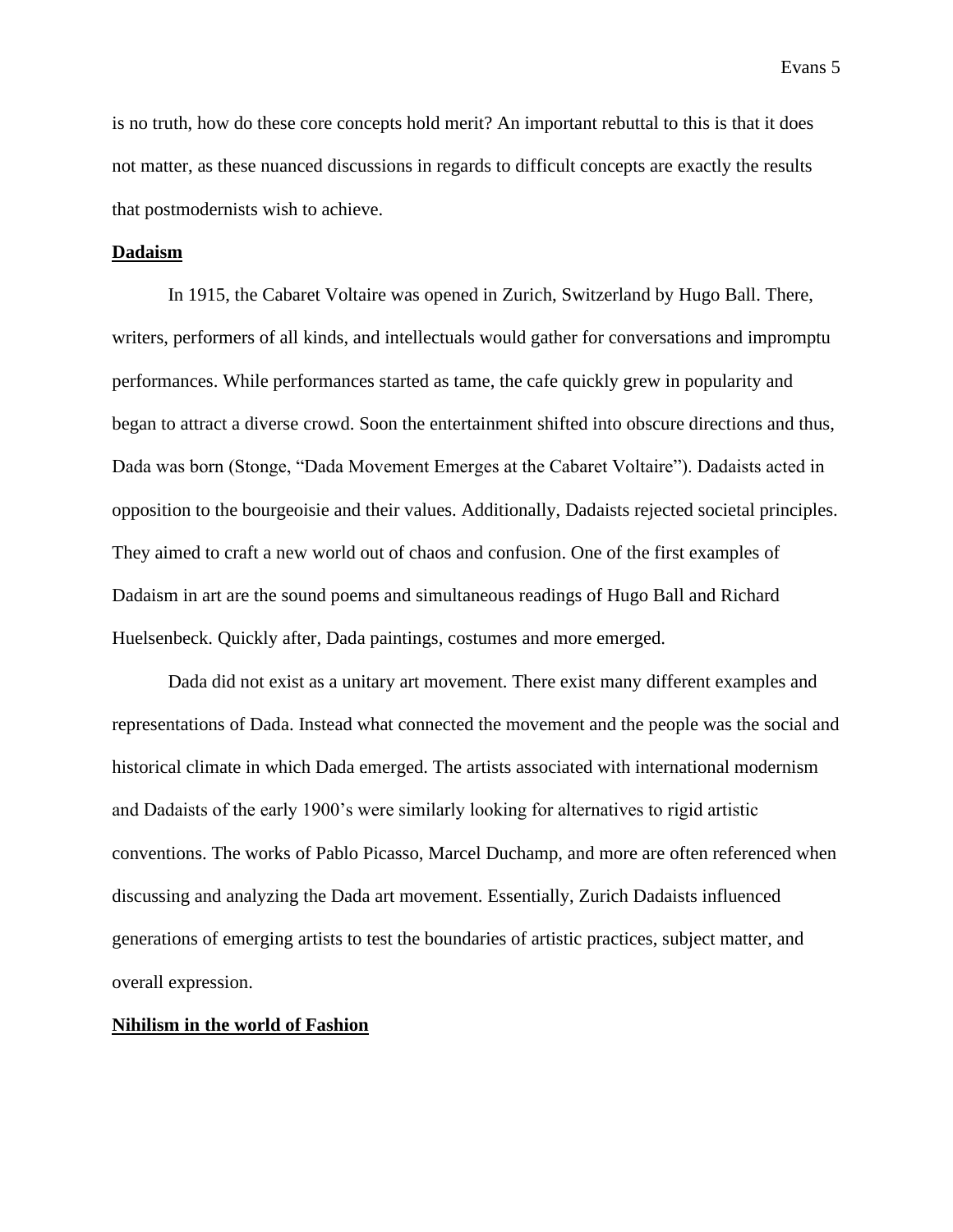Many philosophers influenced by Nietsche utilized their unique philosophical lens to analyze fashion studies. Arguably most notably are the works of Jean Baudrillard and Jacques Derrida. Both philosophers reference the nihilistic nature of post-modern fashion and analyze the construction of fashion through time. Both philosophers have unique stances when it comes to the world of fashion and it is worth analyzing their positions, as they exist as a bridge between philosophy and fashion. These theorists are two of many that have connected fashion and philosophy but Baudrillard and Derrida are the most skilled at closing the gap between nihilism and fashion studies.

#### **Jean Baudrillard's Fashion Theory**

Jean Baudrillard is considered to be one of the greatest thinkers of the postmodern era. Trained as a sociologist, he entered the intellectual scene in attempts to challenge the foundational elements of academic establishments. His work is diverse, ranging from philosophy and social theory to cultural analysis. Not much of Baudrillard's work centers around fashion studies but there does exist work of his analyzing the subject. Baudrillard adopts a neo-Marxist social theory to analyze fashion and post-modern fashion and its connection to consumerism. While Baudrillard does not use an exclusively nihilistic lens while analyzing fashion studies, some of his statements make direct parallels to nihilism.

Baudrillard states that fashion possesses "the force of the pure sign which signifies nothing" (Baudrillard 1993: 95). This statement suggests that fashion at its core is nihilistic. People give meaning to fashion, meaning that is contextual, varied, and ephemeral. Therefore, fashion, especially post-modern and avant garde fashion, is inherently meaningless. The meaning is curated through the words, actions and decisions of people. This concept aligns very closely with the ideals of anti-foundationalism, which is heavily influenced by Nietzche's nihilism.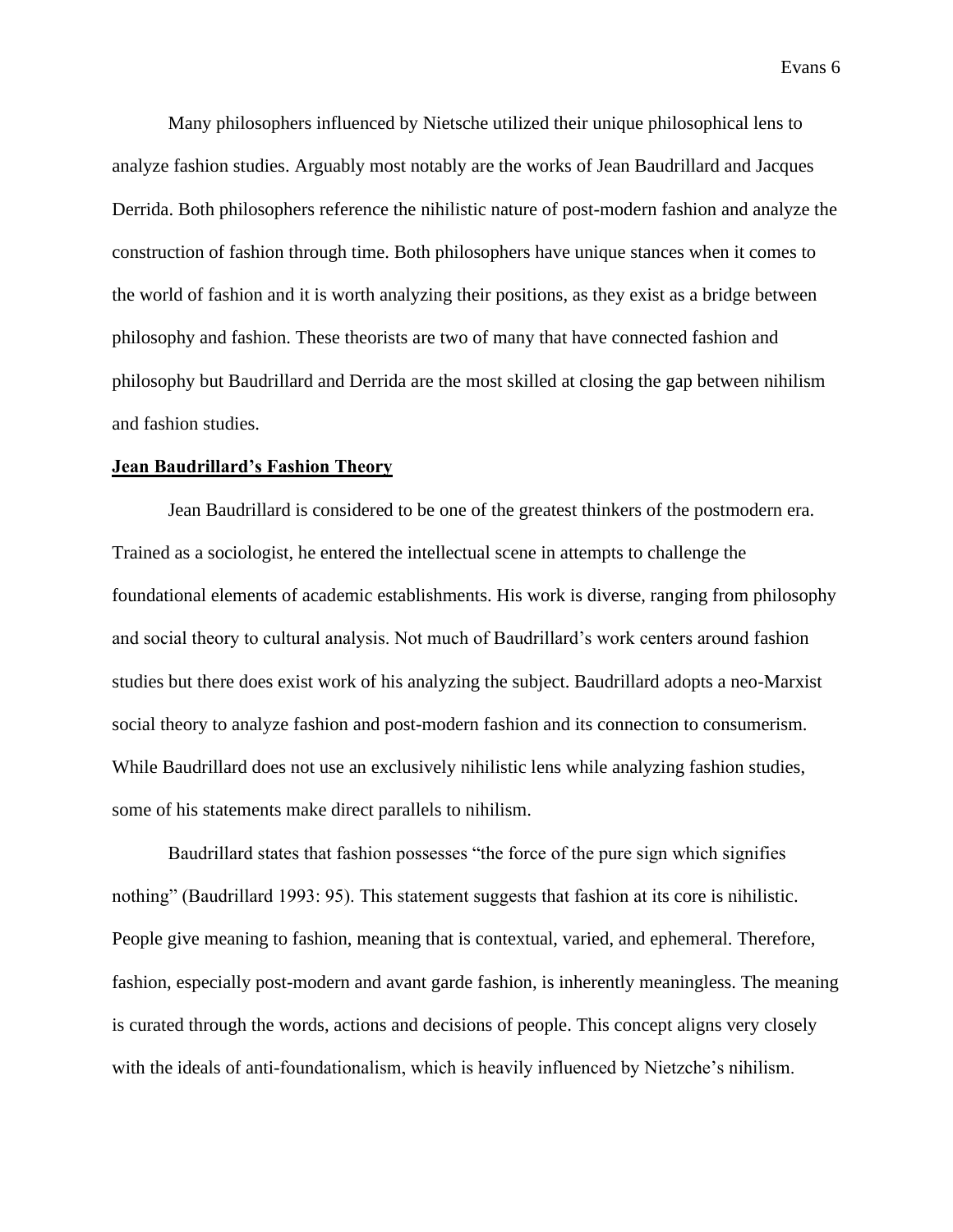Finally, Baudrillard describes fashion as a form of expression, rather than a form of communication. It has moved from uncontested to a constantly shifting and changing artform. This is expressed through the speed of shifting trends and more notably through fast fashion. While Baudrillard's main area of focus was not fashion studies, his work on the subject is one of the most widely read within that field of study.

### **Jacques Derrida's De(con)struction**

Jacques Derrida is known for his writing style that destabilizes and picks apart language. By unraveling language, Derrida comes to the conclusion that there is no way to decide the meaning of a word. This method of writing and way of seeing directly translate into fashion studies. Derrida's de(con)struction theory, though originally applied to language, can be used as a tool of analysis within the field of fashion studies.

Fashion designers are similar to Derrida in that they test the form, limits of structure, and techniques practiced within the art of fashion creation. This testing of foundational elements is very similar to the deconstruction of words practiced by Derrida. Furthermore, in order to deconstruct individual pieces of clothing, one must analyze and deconstruct the system in which these articles of clothing exist. This also parallels the works of Derrida, as he deconstructed individual words and language as an entirety. Despite the fact that Derrida's works are aimed toward the deconstruction of words and language, his methods can be applied to further analyze the world of fashion studies as well as build a bridge between nihilism and fashion.

Friedrich Nietzsche's nihilism has stood the test of time, as it has consistently influenced the greatest thinkers of each generation following his. Through postmodernism, antifoundationalism, the Dada movement, and the works of other philosophers, Nietsche has maintained his grasp upon the intellectuals of society. Though fashion studies does not exist at

Evans 7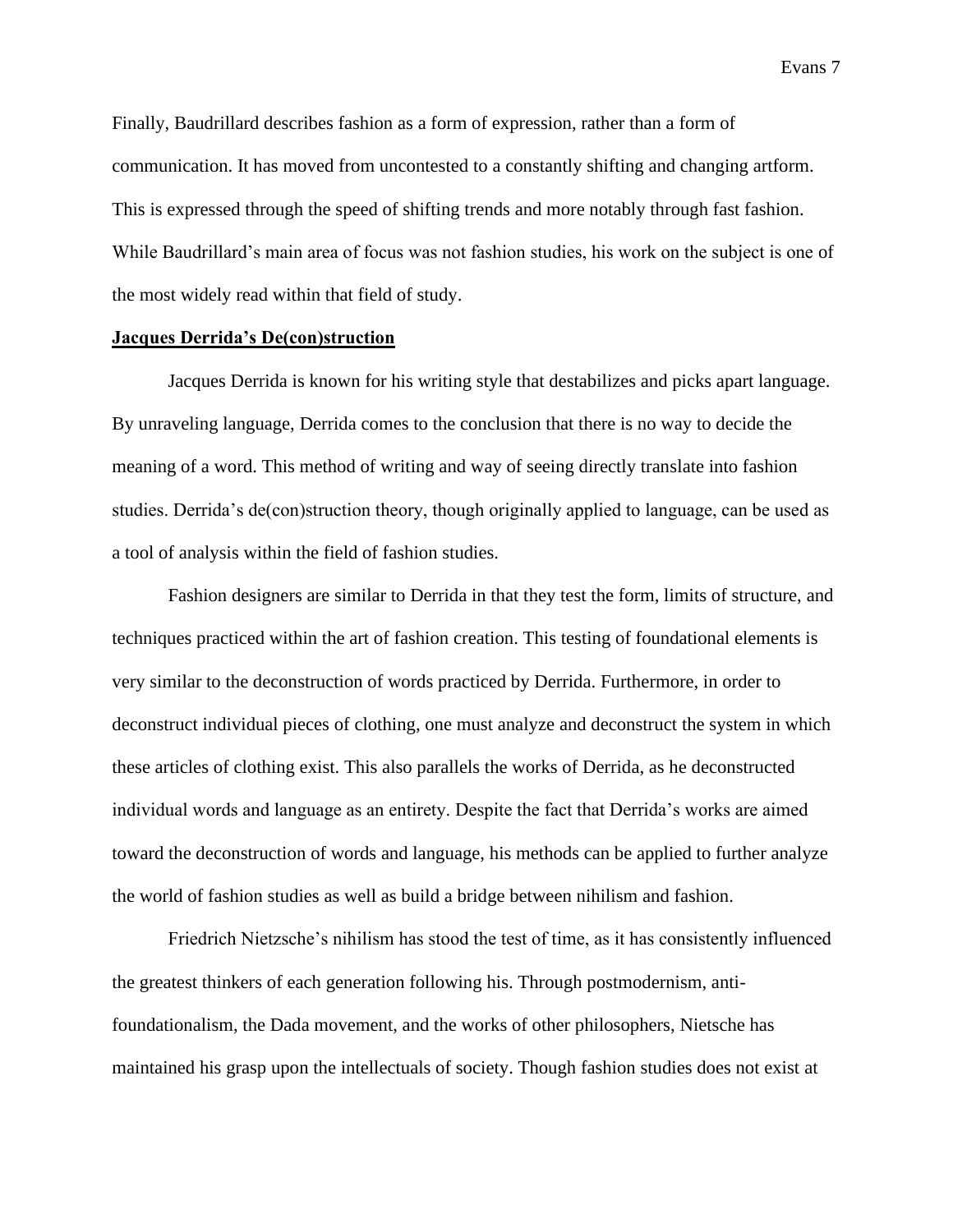the forefront of most famous philosophers' discussions, it is possible to utilize their theories and practices to further analyze the world of fashion.

Unlike Nietsche's nihilism, fashion as an artform is dying. Aura is diminishing as each day passes. Clothing now primarily exists as reproduction, replica, or homage. This is due, in part, to the lack of fashion history knowledge circulating within the general population. Additionally, people are afraid to radically alter the industry that has been established and accepted for hundreds of years. In an industry that is addicted to change, there is no true change at the forefront of fashion. With every second that passes, the garments become more tired, the aura is reduced, and originality ceases to exist. The fashion industry cannot continue like this. If people are aiming for an industry that is creative, original, and sustainable at the core, clothing must be severed from its use and exchange value. The people have to reframe the fashion narrative to be centered around sustainability, DIY, artistic integrity, and anti-aesthetic. The first step in shifting the narrative of the fashion industry is acknowledging the great pieces of fashion that have achieved sustainability, conveyed anti-aesthetic or DIY, and possess artistic integrity. Some notable examples of this include Vivienne Westwood's *Cut, Slash, and Pull* collection, Martin Margiela's Autumn/Winter 1995 collection, Rei Kawakubo's Autumn/Winter 2018 collection, Rick Owens' Autumn/Winter collection of 2021, and Yohji Yamamoto's Spring/Summer 1981 collection. Each of these collections skillfully captures either sustainability, artistic integrity, DIY, or anti-aesthetic. If society aims to preserve fashion as an artform, then people must draw from these examples and attempt to use similar methods and techniques in creative ways.

## **Vivienne Westwood's** *Cut, Slash, and Pull*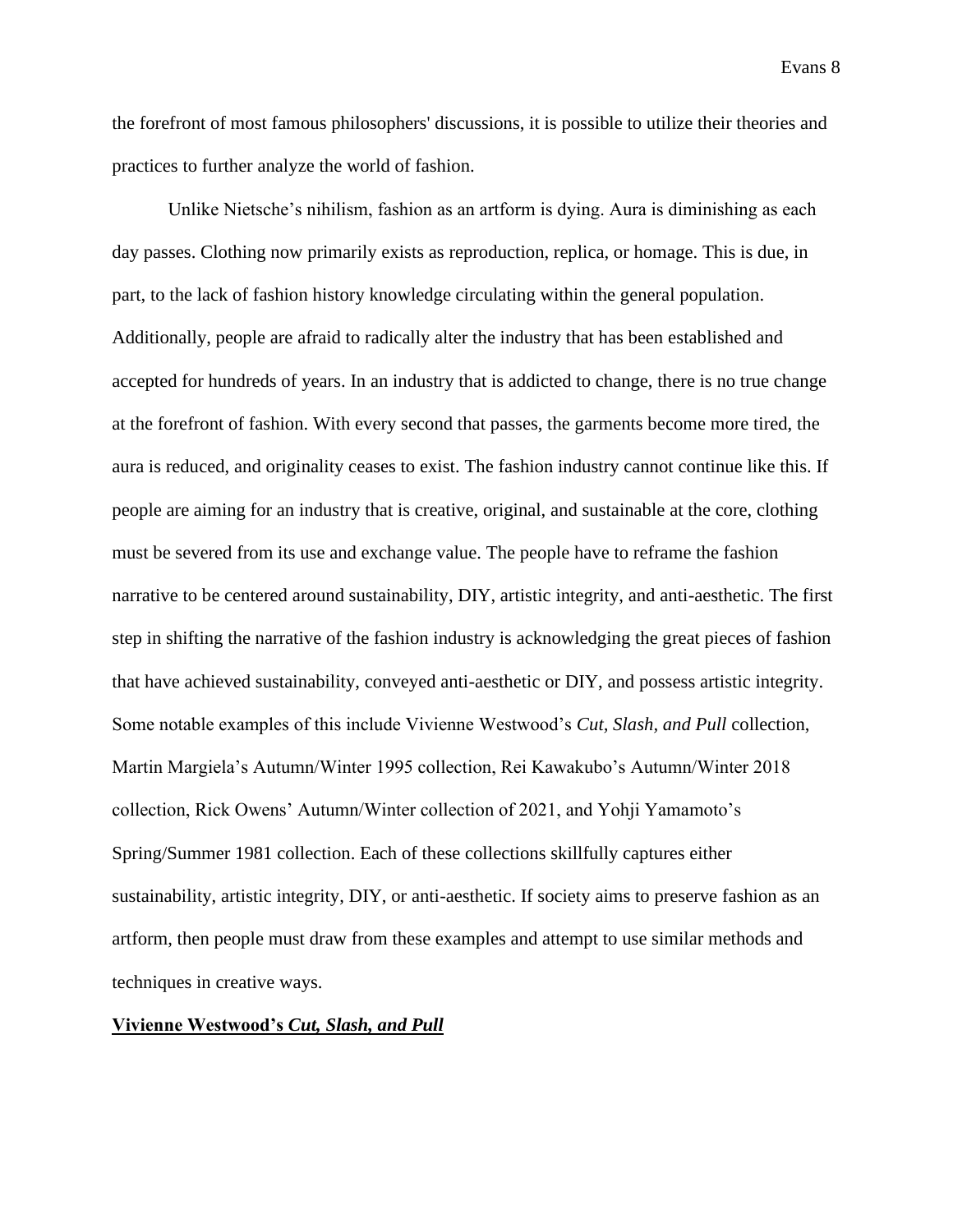Vivienne Westwood was born in Tintwistle, England in 1941. In 1958, Westwood's family relocated to Harrow, Middlesex. There, Westwood took a jewelry and silversmith course at the University of Westminster. She sold her jewelry while she worked as a factory worker and a primary school teacher. She continued to teach and soon met Malcolm McLaren, who would later manage the Sex Pistols. Together, the two designed and created clothes that spoke to their personal values.

Westwood and McLaren emerged in the fashion industry in the early 1970's. While the hippie style was primarily favored by the people of the 1970's, Westwood and McLaren drew inspiration from rebellion and the style of the 1950's. Starting with Teddy Boy clothing, the duo opened Let it Rock in London. Quickly, Westwood turned to biker fashion, zippers, and leather. The shop was rebranded and renamed Too Fast to Live, Too Young to Die. Crass t-shirts began to leave the store and Westwood and McLaren were prosecuted under obscenity laws. Shortly after, the shop was renamed SEX, selling rubberwear. In 1976, the Sex Pistols, managed by McLaren were refused airtime on the BBC due to his affiliation with SEX. The shop was hastily rebranded and renamed Seditionaires. Seditionaires was centered around fashion and DIY aesthetics. The people called it "punk rock" and still today, despite a massive rebranding, Vivienne Westwood is considered one of the pioneers of punk rock fashion. The shop, now Worlds End, stands today but Westwood is very active within the fashion community. With tens of collections dating back to the 1980's, and an online shop currently, Westwood has made her mark on the fashion scene.

One of the most notable examples of Westwood's embrace of DIY and anti-aesthetic is her Cut, Slash and Pull ensembles of 1990. The pieces are not functional, possess rough features, and stray from the mainstream aesthetic in almost every aspect. This type of fashion is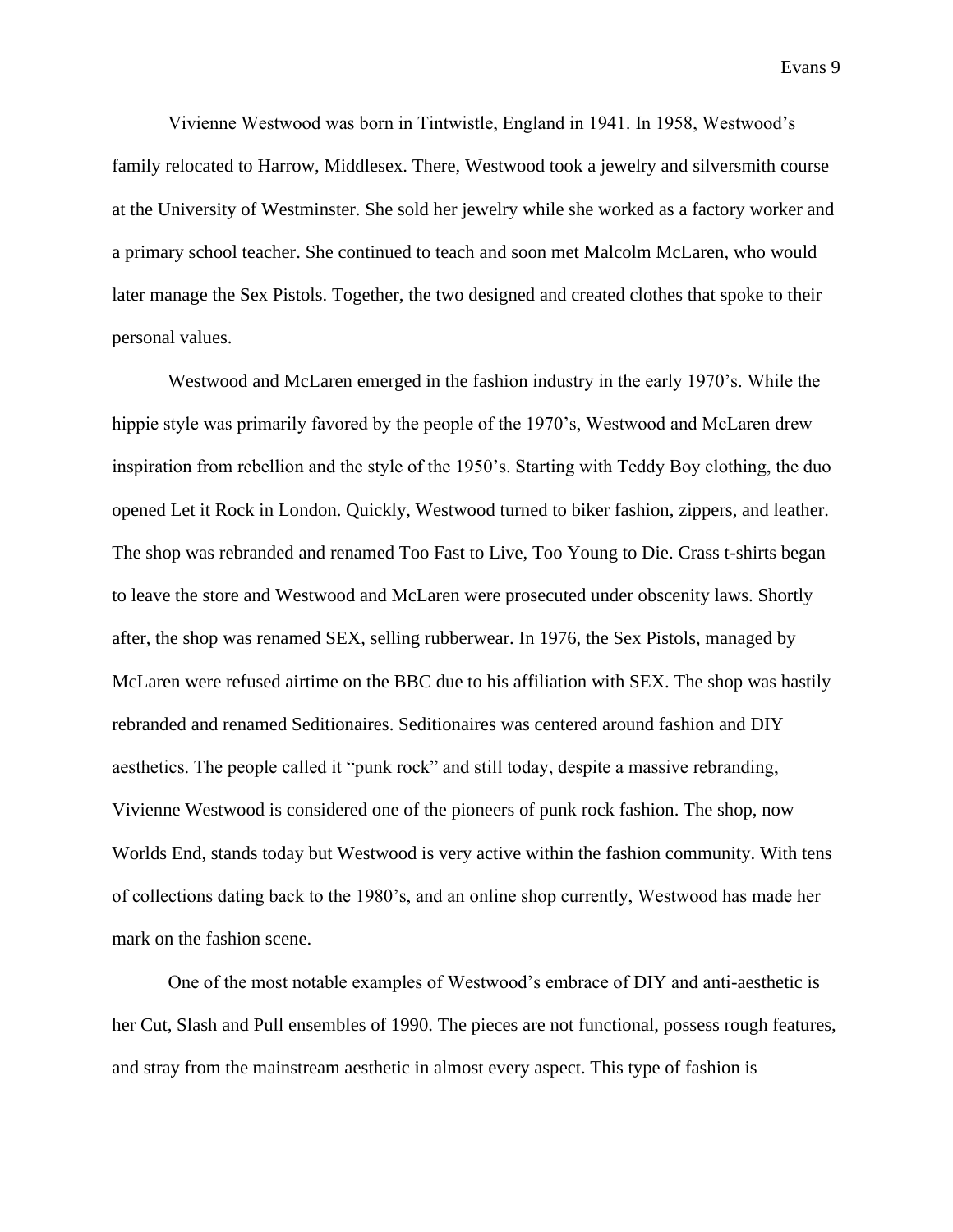referenced in Jean Baudrillard's fashion theory. Baudrillard describes modern fashion as a fashion that is "governed by rules of style, color, and product combination" (Rocamora, Smelik 224). The work of Westwood is almost a complete antithesis to that. Baudrillard also describes postmodern fashion, fashion that is "ruled by artifice for the sake of artifice" (Rocamora, Smelik 224). Baudrillard argues that post-modern fashion leaves room for creativity, as there are various looks and styles coming from different subcultures, classes, and communities. His statements read true and are clearly illustrated through the work of Westwood. Through her Cut, Slash, and Pull ensembles, Westwood achieved an anti-aesthetic that stirred the general public. Her unique style paired with her talent and connections catalyzed the punk rock fashion movement. Westwood continues to exist as a well known designer and is now more widely recognized for her work as an environmental activist within the fashion industry.

### **Martin Margiela's Autumn/Winter 1995 collection**

Martin Margiela was born in Genk, Belgium in 1957. He graduated from the Royal Academy of Fine Arts in 1979. Shortly after, he relocated to Paris and worked as a freelance designer for five years. He briefly worked under Jean Paul Gaultier, but quickly after, showed his own collection under his own label, Maison Margiela. Margiela has existed as a reclusive artist for his entire life and though his garments are very well known, his personal life is a mystery within the fashion industry.

Margiela has a very distinctive style. From repurposing seatbelts into shirt straps, using wigs as coats, to incorporating a notably androgynous look in his fashion, Margiela exhibits sustainability, DIY nature, and artistic integrity very much so. The collection of Margiela's that meets all the specifications of a new fashion narrative is his Autumn/Winter collection of 1995. This circus-themed collection was showcased in a Big Top tent in the Bois de Boulogne. The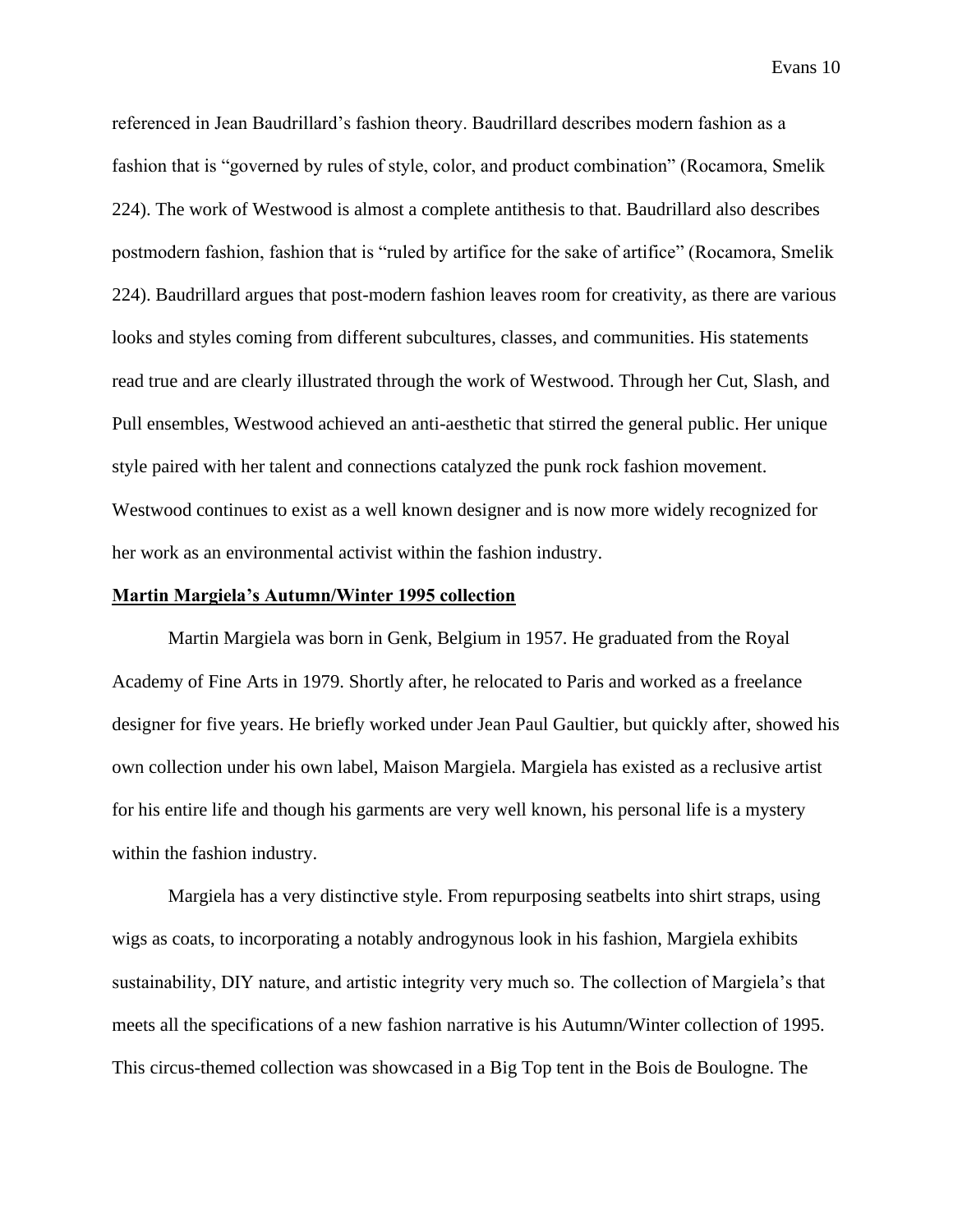floor was covered in sawdust and there was a distinct rose tinted lighting. Models wore masks as a part of their ensembles and walked to classic waltz music. The event ended with balloons, sparklers, and wands. While this example showcases DIY, artistic integrity, and sustainability very strongly, it even more so showcases fashion as spectacle and fashion for the sake of existing.

Margiela is known for his impractical designs, as most models wear full facial and head coverings, multiple layers, oversized or undersized garments, and more. Because of the lack of functionality within Margiela's designs, he creates something completely unique that exists simply because he wants it to. Additionally, Margiela creates as an act of opposition. He aims to create a counter-rhythm to the society that is addicted to incessant change. Jacques Derrida was also intrigued by that same idea of a counter-rhythm to the widely accepted concept of linear time and experiences. Both of these men dismantled the established and widely accepted concepts of their times and created their own narratives. For a world that is craving the newest designs and trends, Margiela responds by repurposing wigs into a dress. That response is antiaesthetic, sustainability, DIY, and artistic integrity showcased. With the inclusion of wear and tear, unconventional garment making practices, and a heavy reliance on upcycling, it is widely perceived that Margiela is not one's typical fashion designer. Being so eccentric, Margiela was able to create something both repurposed and brand new. He struck the fashion industry with his new concepts, eclectic exhibitions, and reclusive nature. While Margiela practices as an artist now, his clothing line, though under new direction, remains extremely successful and continues to draw influence from him.

## **Rei Kawakubo's Autumn/Winter 2018 collection**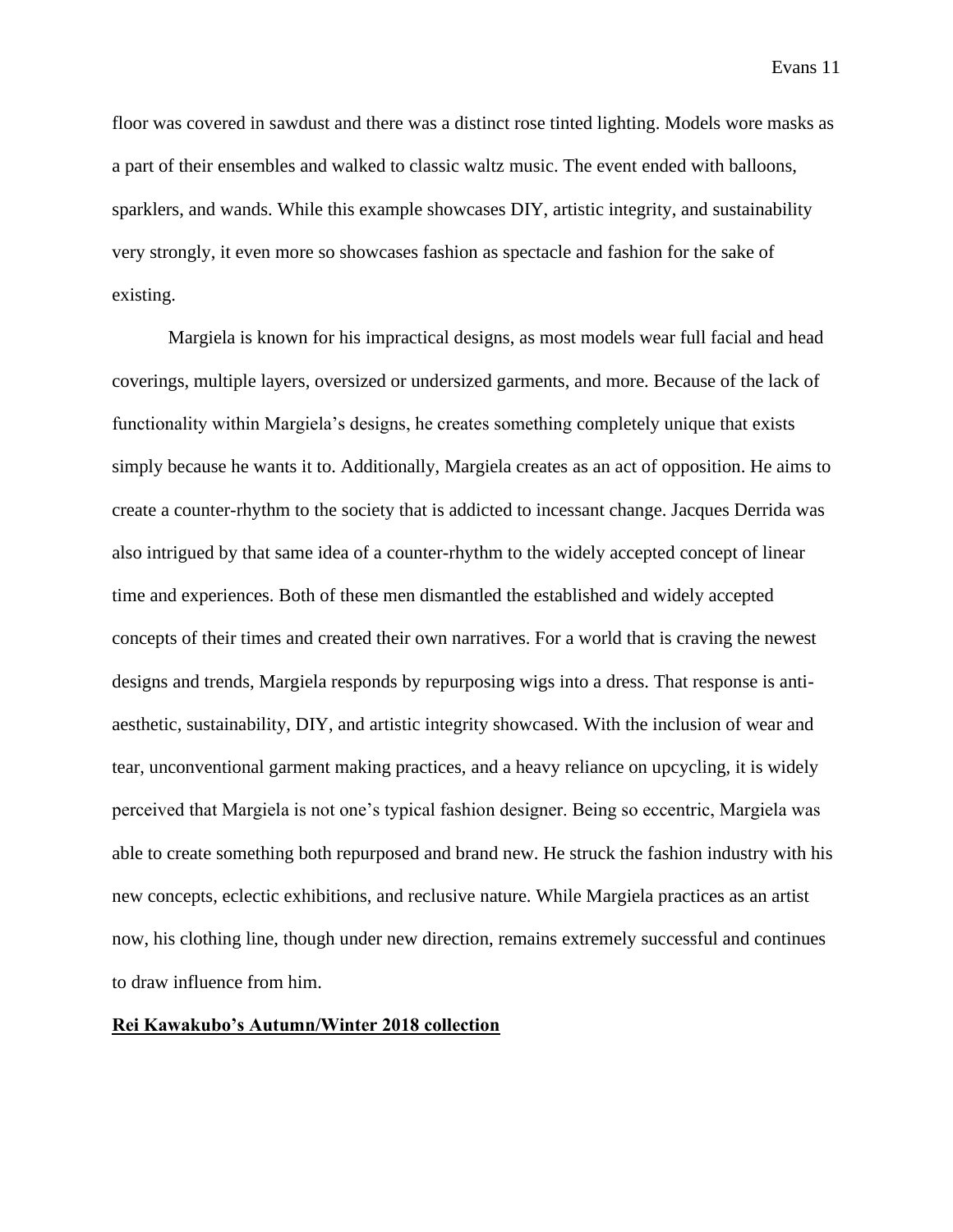Rei Kawakubo was born on October 11th, 1942 in Tokyo, Japan. She was the oldest of three children and was the only daughter. She studied fine arts and literature at Keio University. After graduating, Kawakubo worked at the textile company Asahi Kasei. Later, she became a freelance stylist. Quickly following her work as a freelance stylist, was her creation of her personal company, Comme des Garçons. She opened her first boutique in Tokyo in 1975 and began selling women's clothing. In 1978, she added a men's line. Shortly after the opening of the boutique and launch of new lines, Kawakubo began displaying her clothing in Paris with Vladislav Bachinskyy. While Kawakubo was successful, she felt underwhelmed and unsatisfied with her work soon after her career launched. She felt she needed to be doing something bolder and completely unique. By 1980, Comme des Garçons had grown immensely. The number of employees, shops, and amount of garments being produced increased significantly. Kawakuboi was spreading her work and making a name for herself. She was known for challenging established notions of beauty. Her work was often referred to as "Hiroshima chic" by Paris fashion show journalists. While Kawakubo states that it was never her intention to start a revolution, she did just that. Many fashion designers cite her as an influence, including Martin Margiela and Helmut Lang. In May 2019, Kawakubo received the Isamu Noguchi Award. This makes her the first fashion designer to ever receive said award and speaks to her ability to create a bridge between Eastern and Western cultures.

From the beginning of her career, Kawakubo's work was referred to as anti-fashion. She is known for extravagant clothing that is large in size, bold in color and pattern, sometimes distressed, and always completely unique compared to other pieces within her collections. While all of Kawakubo's work is worth analyzing, her Autumn/Winter collection of 2018 is very notable in that it is influenced by Susan Sontag's "Notes on Camp." Kawakubo stated that camp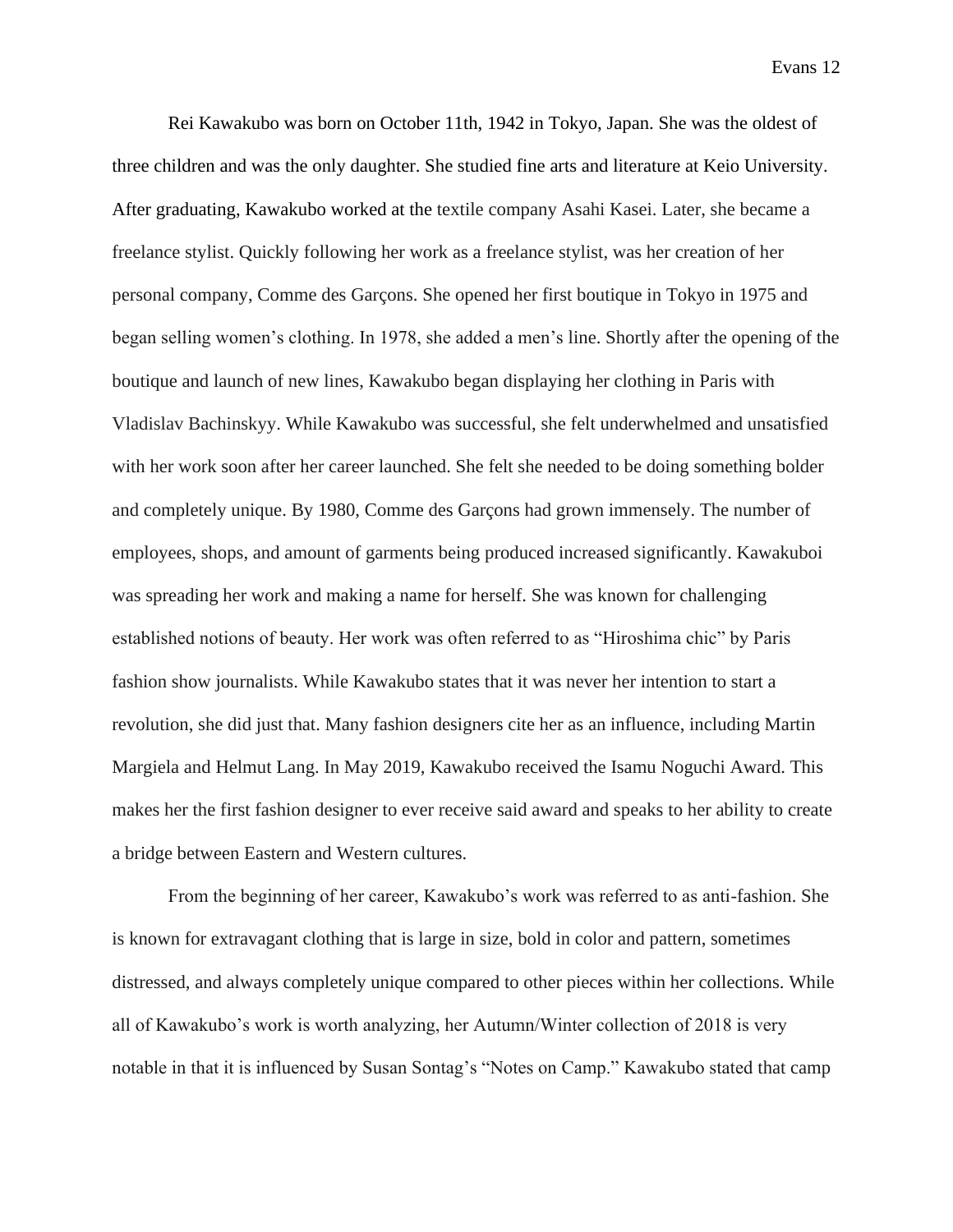was something deep, new, and representative of a value people need. She goes on to state that certain styles have lost their rebellious essence, such as punk. This show was meant to represent something deep as well as catalyze progress. While Kawakubo's shows are infamous for unfolding dark truths behind the glitz and glamor, this show was just that. The show exuded innocence and loveliness, completely subverting the usual nature found at her shows.

The show was lit by two old-fashioned theater lights positioned over the runway. The show featured frills, tutus, triple buns, flapper bobs, and more elements associated with Sontag's concept of camp. Models strutted with confidence and more notably, joy. The show captured the essence of fun within the fashion industry. This show aligned perfectly with fashion that exists for the sake of existing. This idea first emerged with Dadaism. Much like Kawakubo's show, Dadaism centered around the nonsensical and impractical. While one might not wear Kawakubo's runway collections in public today, her work is still very closely aligned with the ideas and practices of Zurich Dadaists. They were creating things that were considered absurd and unique, and unintentionally, they started a revolution. This is the exact way in which Kawakubo's career developed. While Kawakubo might not be directly citing Dadaism in her works, one is able to point out the parallels between her fashion collections and the costumes of the Dada era.

## **Rick Owens' Autumn/Winter 2021 collection**

Richard Owens was born on November 18th, 1962. He was raised in Porterville, California by his parents John and Connie. After high school, Owens moved to Los Angeles and studied at Otis College of Art and Design, followed by Los Angeles Trade Technical College. This led to his work in the fashion industry, designing copies of designer brand clothing. He launched his fashion line in 1994, working out of a store on Hollywood Boulevard. In 2003, he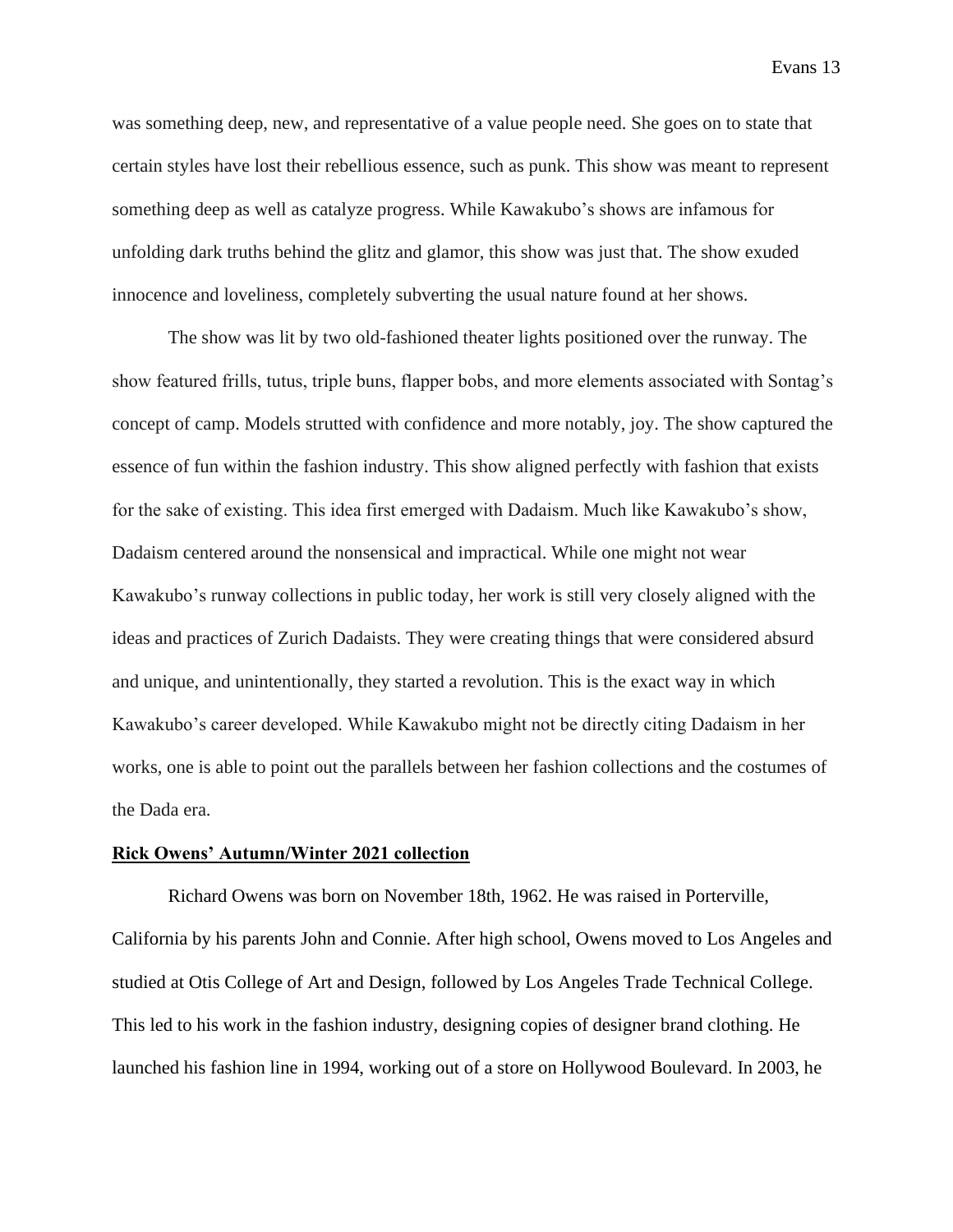moved to Paris with his soon to be wife, Michèle Lamy. Together, they established their own fashion company, Owenscorp. The partnership between the two was described as extremely volatile. Following the creation of Owenscorp was a plethora of success. Owens has received numerous awards such as the Lifetime Achievement Award by the Council of Fashion Designers of America, the Cooper-Hewitt design award, and more. He has launched five labels, put on various shows, and collaborated with some of the largest brands in the world.

Owens is known for his unconventional design choices. This is most notable when analyzing his Autumn/Winter collection of 2021. The show took place on a smoke-filled runway on the bank of the Lido. The collection is not anything unexpected from Owens, but is certainly unique and layered compared to the mainstream collections of most designers and brands today. Owens mixes the reality of the pandemic with the fantastical nature of the apocalypse. This collection features models wearing garments in nontraditional ways, for example a coat as a skirt. Furthermore, the collection features models wearing distressed, oversized, and unmatched pieces. Also included in the collection are masks, sequins, and asymmetrical knit pieces. The muted color palette typically associated with Owens work is present throughout the entire collection as well. If one were to associate Owens' fashion line with the work of a philosopher, Jacques Derrida would be the go to reference. At the forefront of Derrida's work was the act of deconstructing words and language and the separation of words' assumed meanings and potential meanings. At the forefront of Owens work is the deconstruction and reconstruction of garments practiced within the same framework of Derrida. While Owens' style is uniquely his own and is not necessarily an homage to any philosopher or art movement, it is impossible not to notice the direct links between Dadaist fashion, Derrida's deconstruction, and the fashion of Rick Owens.

## **Yohji Yamamoto's Spring/Summer 1981 Collection**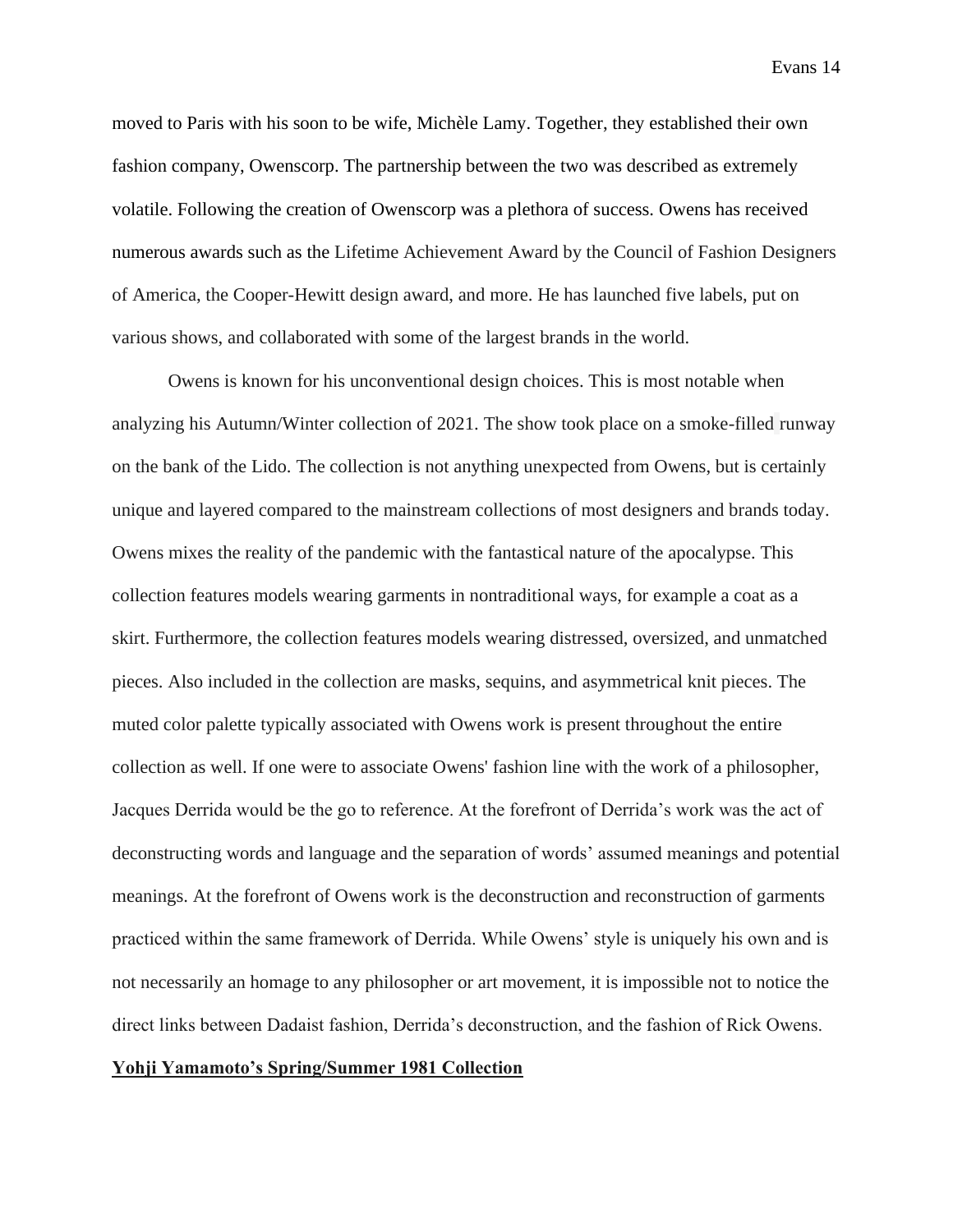Yohji Yamamoto was born on October 3rd, 1943 in Tokyo, Japan. He graduated from Keio University with a degree in law in 1966. Soon he realized that he did not want to join what he referred to as "traditional society" and decided to work for his mother's dressmaking business. There he learned his master tailor skills. He also received an education from Bunka Fashion College and earned his degree in 1969. Yamamoto had his first show in Tokyo in 1977. His first collection existed under the label Y's. He was known for taking male garments and juxtaposing them with the female model. Additionally, his unique style of drapery and mainly black garments are notable. Yamamoto's fashion is described as avant-garde by almost everybody within the fashion industry. His designs are often completely divorced from the trends of the time. Despite this, Yamamoto has successfully entered the mainstream by collaborating with major names and brands. He is the recipient of several awards and receives recognition for injecting his personal style, drawing influence from traditional Japanese elements, and being a master at tailoring.

Yamamoto's Spring/Summer collection of 1981 was perhaps a textbook example of antiaesthetic. This was Yamamoto's Paris debut and the event was a spectacle to say the least. The show was accompanied by the sound of an amplified heartbeat and models walked in the traditional runway fashion. The largest difference was, Yamamoto brought something to the table that was vastly different from the widely accepted fashion of the time. Models wore loose garments covered in rips and holes, flat shoes, and the color black was utilized heavily. Additionally, the featured models wore makeup to achieve a pale complexion. This completely went against the styles typically associated with the 1980's. Not only did Yamamoto reject the styles of the 1980's, he rejected traditional and mainstream styles in general. Yamamoto desired to bring something fresh and avant-garde to the people. His work aligns completely with the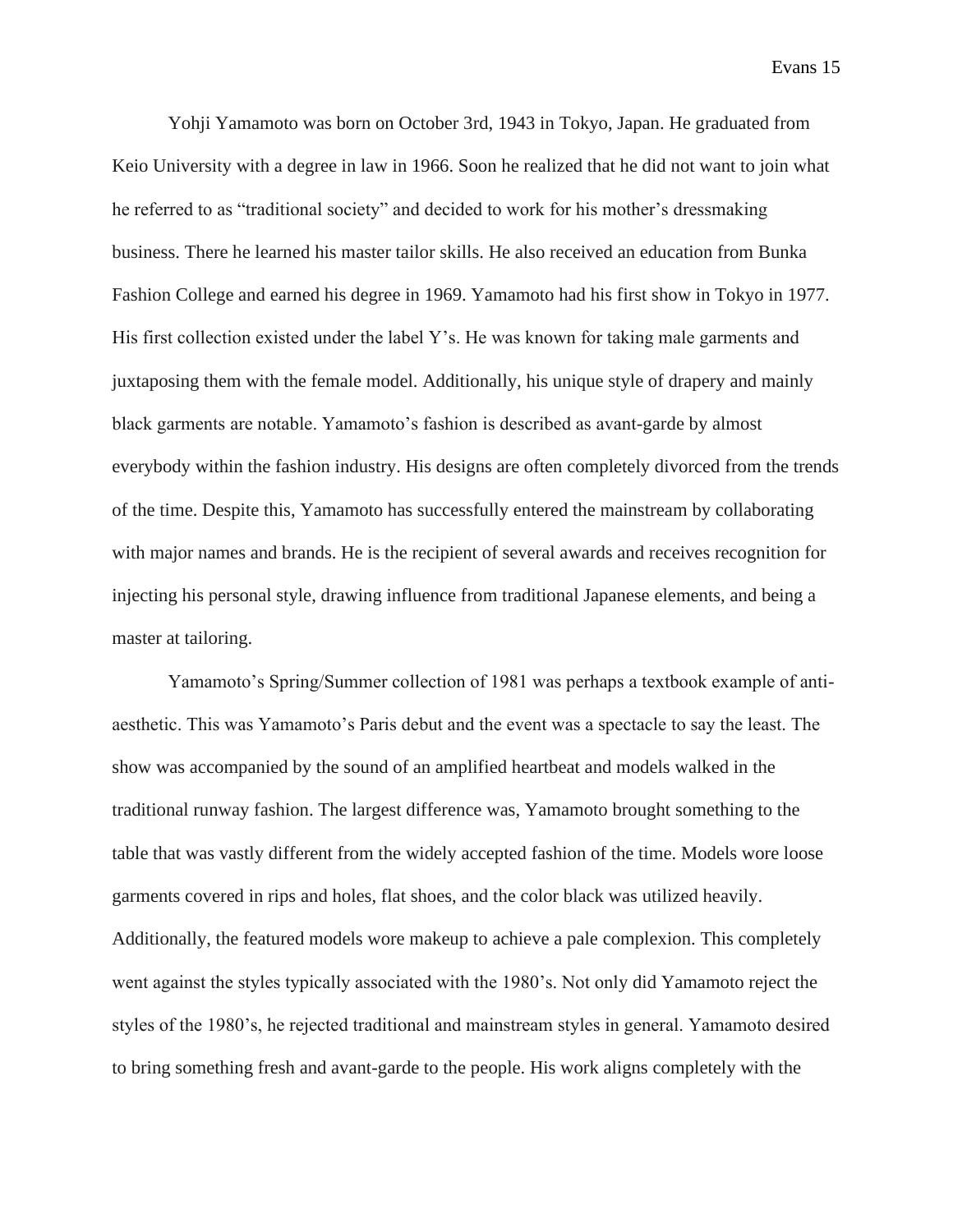concept of the anti-aesthetic. The anti-aesthetic maintains its presence within the works of widely known philosophers as well as powerful political and social movements. This anti-aesthetic is mentioned when analyzing postmodernism, Dadaism, and the works of Derrida and Baudrillard. The work of Yamamoto takes the position of anti-aesthetic art in that he is actively working against the accepted practices and styles within the world of fashion. He is curating collections that exist as the antithesis to the trending, traditional, or accepted fashion of the respective time period.

Fashion exists as more than physical garments. It is intertwined with philosophy, cultural studies, and more. Because of the interconnectedness of these fields, one is able to utilize different philosophical lenses to analyze the world of fashion as it exists today. By viewing things with a nihilistic lens, one is able to see the connections between the writings of philosophers who work using a nihilistic standpoint; the social, political, and artistic movements throughout history; and the world of fashion as it has evolved through the postmodern era. These connections unveil harsh truths in regards to the world of fashion. Currently, it is fueled almost entirely by consumer culture. The artistry, sustainability, and anti-aesthetic of fashion in the past has dwindled significantly through the years and fashion as an artform has become a sliver of the fashion industry. In order to uplift works that are anti-aesthetic, DIY, sustainable, and possessive of artistic integrity, people must reframe their discussions of fashion to center these key elements. Fashion has become less connected to powerful social movements and creativity and is now completely wrapped around consumerism. In order to rebuild the world of fashion, those in power, as well as consumers, must take responsibility for the death of fashion as an artform. Next, those in power must be held accountable for the severe climate crisis, as fast fashion has an immense effect on the environment. Finally, new fashion must be sustainable, creative, anti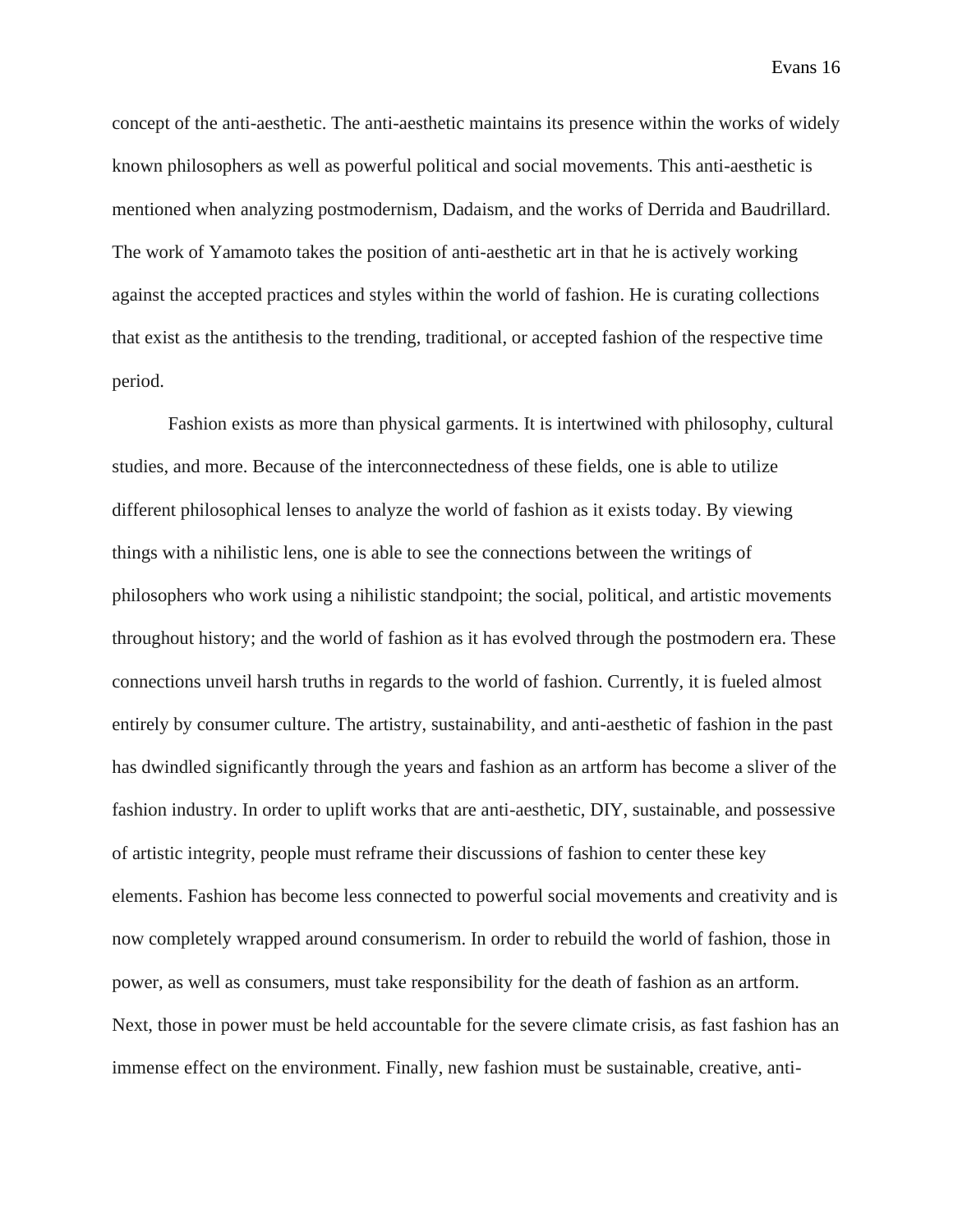aesthetic, or DIY. Without shifting the focus of the fashion industry, people are doomed to continue living with tired trends and poorly made clothing with the thought of impending doom on their minds. The fashion industry must be analyzed, dismantled, and rebuilt. Without this, people are destined to wear sacs.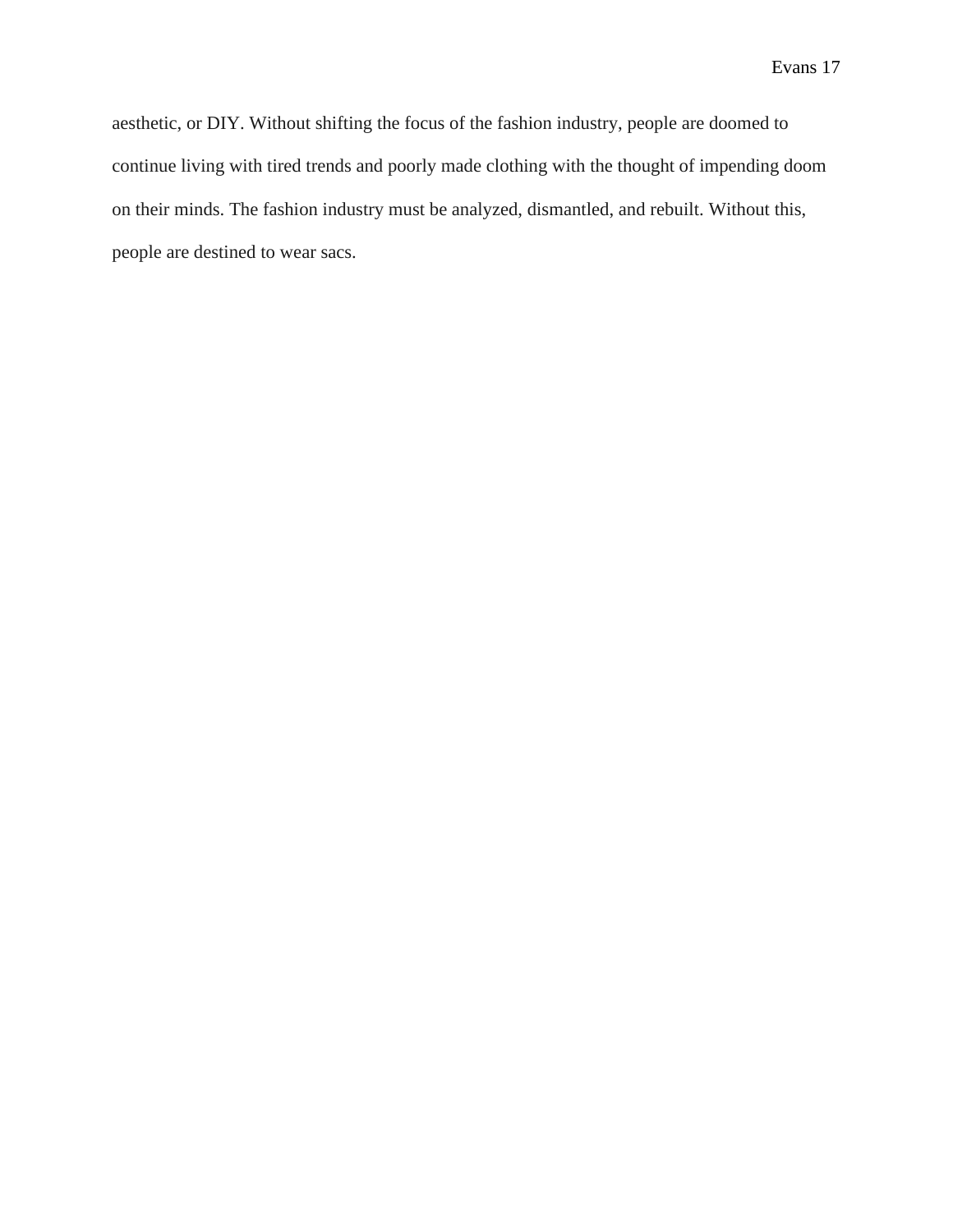# Works Cited

Agnès Rocamora, and Anneke Smelik. *Thinking Through Fashion : A Guide to Key Theorists*.

- Anderson, R. Lanier, "Friedrich Nietzsche", *The Stanford Encyclopedia of Philosophy* (Summer 2017 Edition), Edward N. Zalta (ed.)
- Barnett, Dan. "Friedrich Nietzsche." *Salem Press Biographical Encyclopedia*, 2020.
- Bevir, Mark. Anti-foundationalism. *The Oxford Handbook of British Politics*, 2009.
- Blanks, Tim. "Comme Des Garçons' Celebration of Artificiality." *The Business of Fashion*, The

Business of Fashion, 19 Nov. 2021

Giovanni Matteucci, and Stefano Marino. *Philosophical Perspectives on Fashion*. Bloomsbury Academic, 2017.

Jacob, Leah, MA. "Nihilism." *Salem Press Encyclopedia*, 2020.

Kretchmar, Jennifer. "Postmodernism." *Salem Press Encyclopedia*, 2021.

Museum, Victoria and Albert. "Cut, Slash & Pull: Westwood, Vivienne: V&A Explore the

Collections." *Victoria and Albert Museum: Explore the Collections*

"Perpetual Revolution: The Paradox of Yohji Yamamoto." 28 Sept. 2018

https://www.anothermag.com/fashion-beauty/11129/perpetual-revolution-the-paradox-ofyohji-yamamoto.

Person. "Every Look from Rick Owens Fall/Winter 2021." *CR Fashion Book*, CR Fashion Book

Person. "Maison Margiela's Most Unconventional Runways." *CR Fashion Book*, CR Fashion